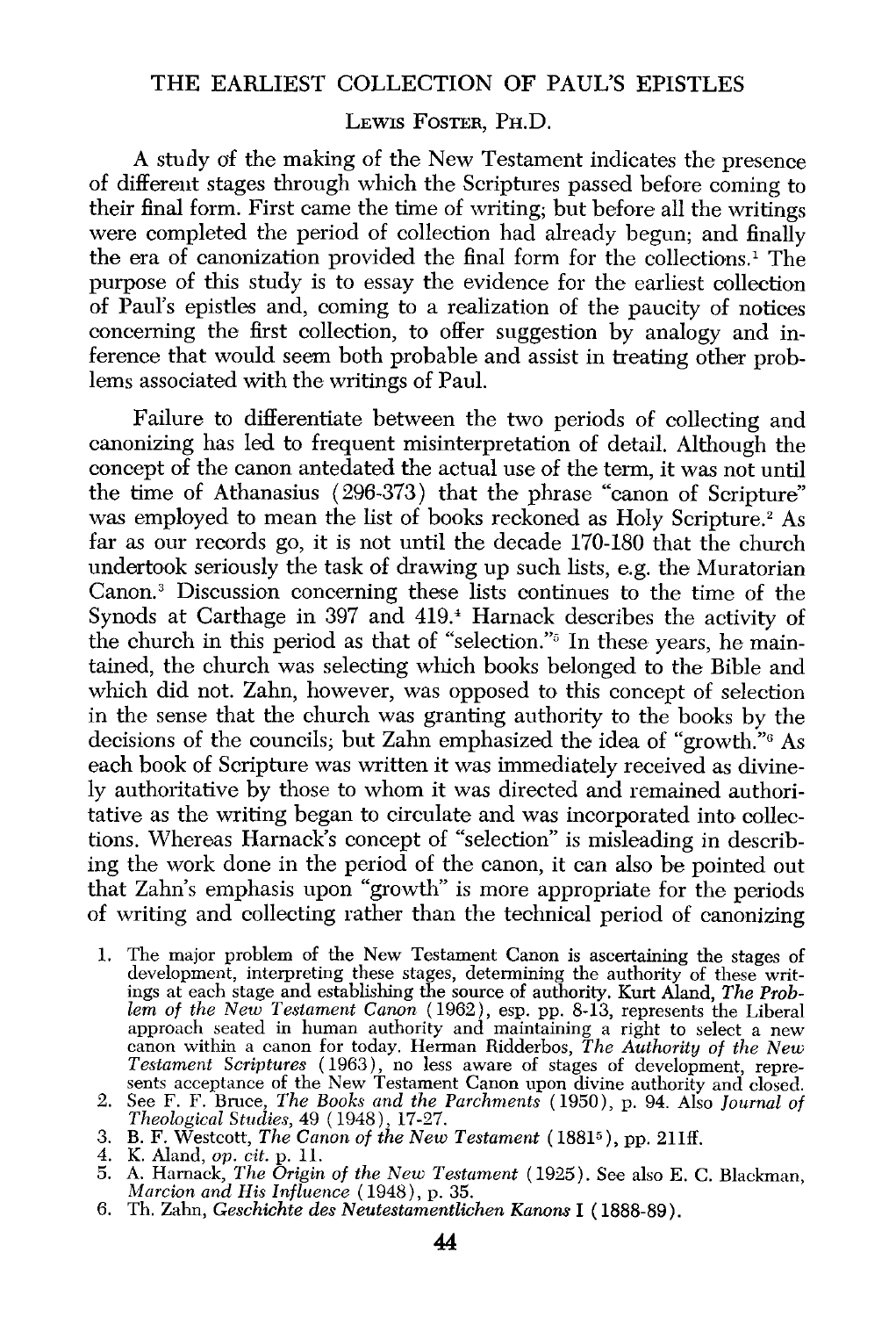in the years 180-397 when this growth would have already been complete.

A better word to characterize the period of the canon is "protection." This is the period when a wall was built around the village that had already been there for years; but now, both to protect the original, inspired inhabitants and to keep out uninspired newcomers, the protection of the canonical wall is erected to assure safety and preservation. Authority was not gained by including a book in the sacred list but it appeared in the list of Scripture because its authority had already been acknowledged throughout the earlier periods of writing and collecting.<sup>7</sup>

The period of collection is not so clearly marked off as that of the canon. Different parts of the New Testament belonged to different collections, some made earlier than others. The Diatessaron is one example of the Gospel collection that must have been brought together years earlier than the Diatessaron's publication c. 150; for Tatian used for his consecutive narrative these four canonical Gospels, no more and no less. Also the epistles of Paul must have been collected as soon or sooner than the Gospels as witnessed by early references and usage. Earlier than the work of Tatian is the collection of books used as Scripture by Marcion.<sup>8</sup> This included Luke and ten epistles of Paul, known as the Gospel and Apostle. Similar designation had already been used by Ignatius.<sup>9</sup> Another striking reference comes from the conglomerate Jewish-Christian writing, The Testaments of the XII Patriarchs (Benj. 11 ) 10 where it is told under cover of an *ex post facto* prophecy that the "work and word" of Paul (Warfield notes this is confessedly the book of Acts and Paul's Epistles),<sup>11</sup> "shall be written in the Holy Books" i.e., as is generally accepted, made a part of the existent Bible.12 Another interesting reference is found in the Acts of the Scillitan Martyrs ( c. 180) where the contents of the satchel of the martyr Speratus are described as "books and epistles of Paul a just man."13 The "books" may or may not refer to the Gospels and Acts but the second designation is explicitly the epistles of Paul. Just as the old Scriptures were the "law and the prophets"

- 7. See F. F. Bruce, *op. cit.,* pp. 94, 95. See also B. B. Warfield, *The Inspiration and Authority of the Bible* (reprint 1948), pp. 411-16. Warfield's emphasis in his study of the canon could be characterized by the word, "extension," for he focuses on the new Scripture as a continuance or extension of the old.
- 8. G. Bardy, "Marcion," *Dictionnaire de* la *Bible,* Supplement, 5, fasc. 27 ( 1954) 862-77; A. Harnack, *Marcion* (1921); J. Knox, *Marcion and the New Testament*  (1942).<br>Contemporary also to Marcion's time is the Gnostic Gospel of Truth which van Unnik maintains gives evidence of a New Testament canon similar to our own already in existence. See The Jung Codex, F. L. Cross, ed. (1955), pp. 81-129.
- 9. *Ad Philad.* 5. See B. B. Warfield, *op. cit.,* pp. 413, 414.
- 10. "Until the consummation of the age shall he be in the synagogues of the Gentiles, and among their rulers, as a strain of music in the mouth of all. And he shall be inscribed in the holy books, both his work and his word, and he shall be a chosen one of God for ever."
- 11. Warfield, *loc. cit.*
- 12. See also II Clement 14 ("the books and the Apostles").
- 13. See Blackman, *op. cit.,* p. 30.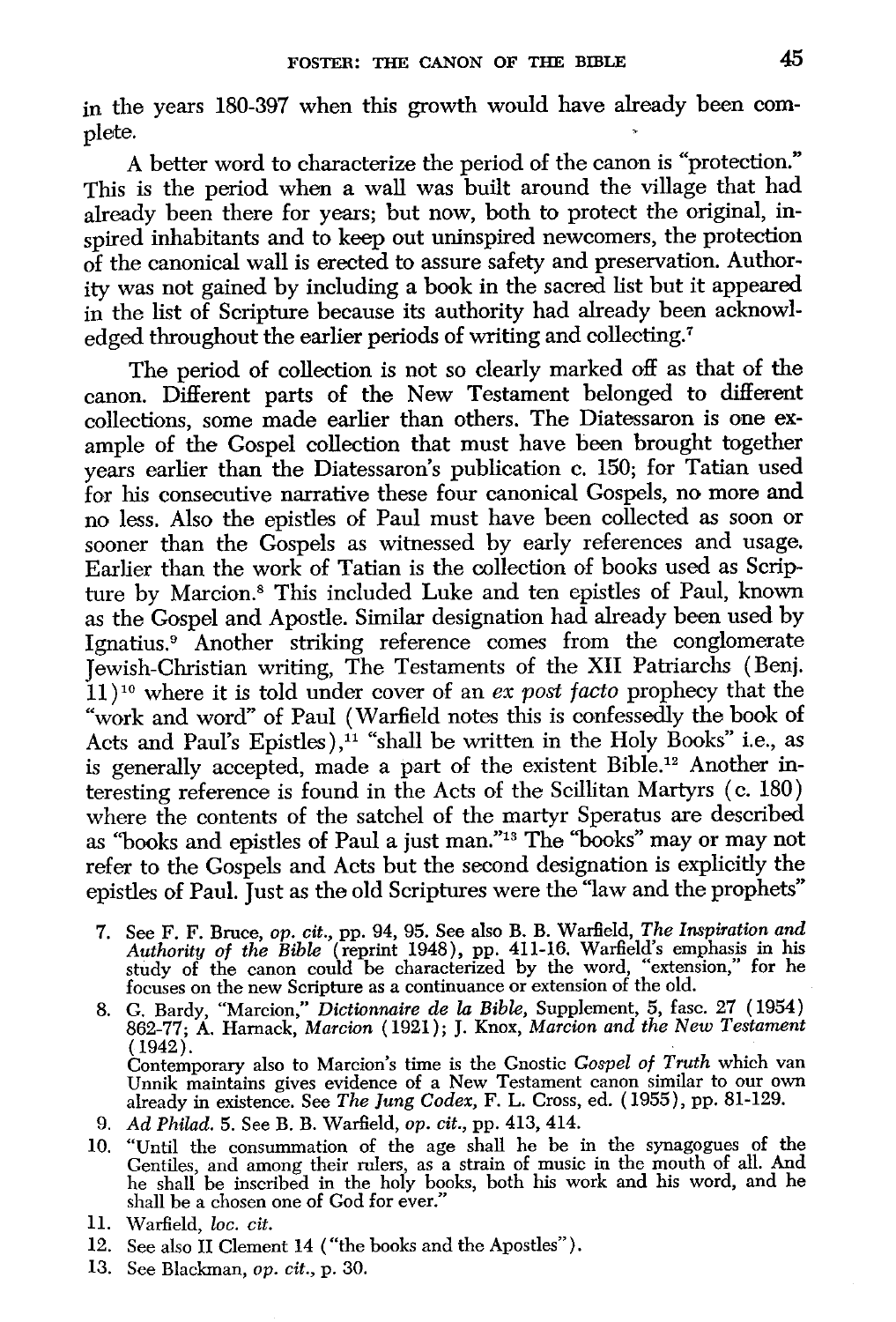so the new were the Gospel and the apostles,<sup>14</sup> but it is impossible to say how early these collections were made.<sup>15</sup>

As far back as our extracanonical, datable Christian literature goes, Christians were using the epistles of Paul. It is noteworthy that when Clement of Rome wrote to the Corinthians, he did not neglect to mention Paul's epistle to them (I Clement 47.1), when Ignatius wrote to the Ephesians, he referred to the epistles of Paul (Ephesians 12:2), and when Polycarp wrote to the Philippians he too draws attention to the epistles of Paul (Philip. 11.3). In fact every time an Apostolic Father wrote to a place which had received an epistle of Paul, they made reference to the apostle and his letters.<sup>16</sup> In the writings of Polycarp, one finds evidence of all of the epistles of Paul except I Thessalonians, Titus and Philemon.17 The use of Paul's epistles in the Apostolic Fathers leads one to a conviction that the collection of his epistles must have been made prior to their period.18 But this brings one into the very period of the writing of the New Testament books for the collecting of Paul's epistles. The question remains, how early in the first century was the collection made?

In II Peter 3: 15, 16 direct reference is made to "all of Paul's epistles." And account that the longsuffering of our Lord is salvation; even as our beloved brother Paul also according to the wisdom given unto him hath written unto you; as also in all his epistles, speaking in them of these things; in which are some things hard to be understood, which they that are unlearned and unstable wrest, as they do also the other scriptures, unto their own destruction.

Since this passage not only indicates that Paul's epistles have been collected but that they are also considered as Scripture, this notice is particularly troublesome to those who would insist that these books must wait for the period of the canon for the church to select them. But in order to surmount this testimony the Liberal must deny the authorship of Peter to this second epistle and relegate it to the second century to fit

- 14. Clement of Alexandria, *Strom.* 6.11.88; Tertullian, *De Praes. Haer.* 36. See B. B. Warfield, *op. cit.,* pp. 413, 14.
- 15. Streeter traces four stages of the Roman *Corpus Paulinum* beginning with I Clement, A.D. 96, *The Four Gospels* (1951), p. 526f. A gradual process over a period of years is advocated by Harrison, *Polycarp's Two Epistles to the Philippians* ( 1936), pp. 236ff. K. Lake, *The Earlier Epistles of Paul* ( 1927), pp. 256ff.
- 16. Furthermore they speak of Paul in a more revered way than his contemporary<br>and equal, Peter speaks of him ("our beloved brother"): "the blessed and<br>glorious Paul (Polycarp, *ad Philad.* 3); "the blessed Paul" (I Cleme
- 17. A. Wikenhauser, *New Testament Introduction* (1963), p. 30.
- 18. See *The New Testament in the Apostolic Fathers* ( 1906).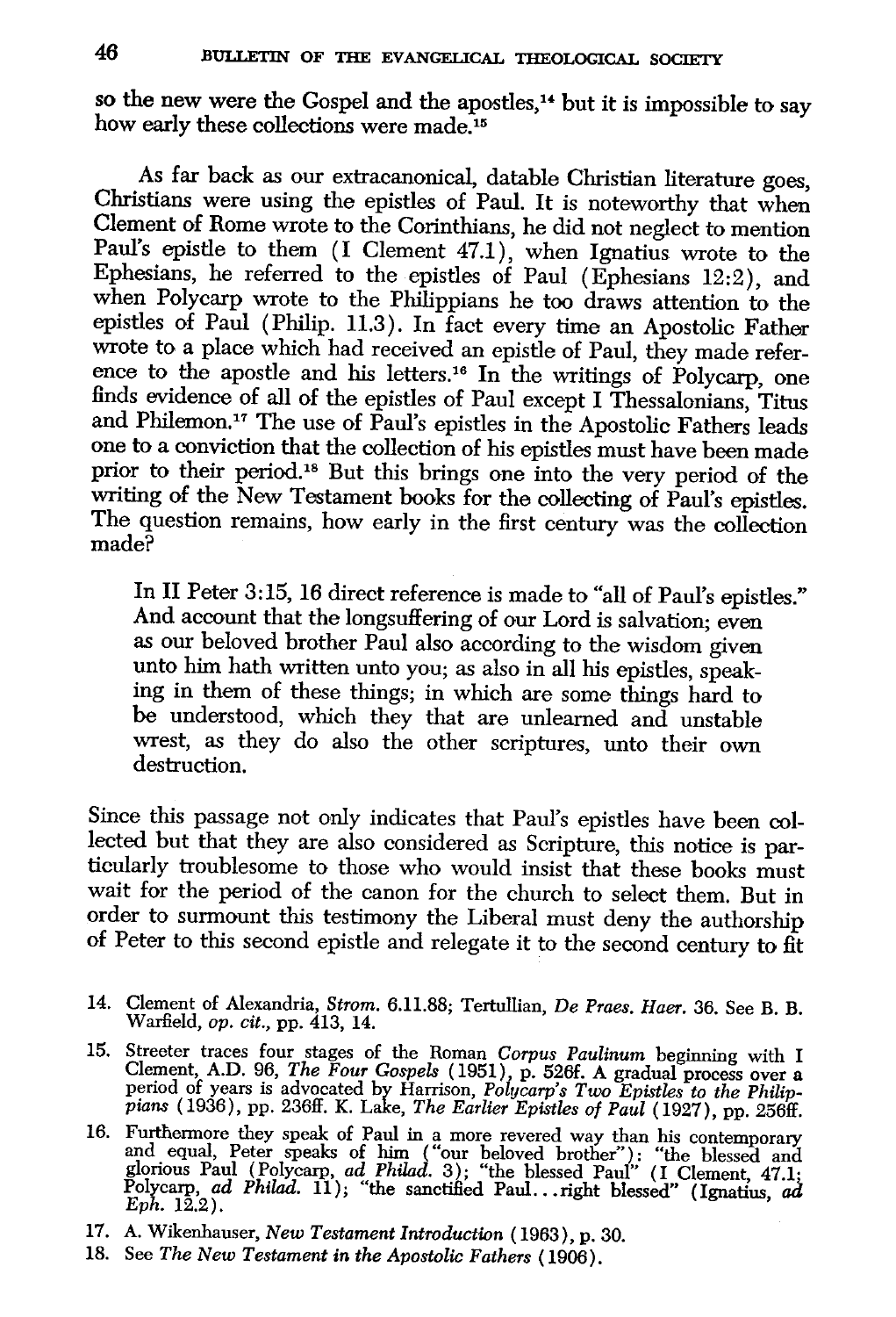preconceived notions of naturalistic development in the church and its writings.<sup>19</sup>

One might enquire, however, what if this epistle is taken to be just what it purports to be, an epistle by Peter,<sup>20</sup> and just as the church has judged it to be from the beginning through nineteen centuries,<sup>21</sup> and see what this would suggest of the earliest collection of Paul'<sub>7</sub> epistles?<sup>22</sup>

At the outset this testimony of the collection of Paul's epistles before the end of Peter's life ( c.68) would rule out the frequently expressed notion that the first collection was made in the nineties. This is a common date given both by Goodspeed and his followers in America<sup>23</sup> and by other on the continent<sup>24</sup> although they do not follow Goodspeed's theory of what happened. According to Goodspeed's hypothesis a man of Colossae supposedly read the newly published book of Acts and having visited the places named in Acts found that Paul had written to some of them and having collected these epistles, he wrote a cover epistle as if by Paul and it came to be known as Ephesians.<sup>25</sup> Even if there were no notice in II Peter to the contrary, it would be incredible to maintain that

- 19. E.g., A. E. Barnett insists *(The Second Epistle of Peter, Interpreter's Bible*  [1957], p. 164) that such a reference to Paul's letters (II Peter 3:15, 16) is "an anachronism which forms an indubitable water-mark of the second cen-<br>tury." On the other hand, E. M. B. Green maintains: "... the only real difficulty lies in one apostle's regarding the letters of another as Scripture. In view, however, of the apostolic assertion that the same Holy Spirit who inspired the Old Testament writings was active in their own (I Cor. 2:13), and the claims of Paul to have the mind of Christ (I Cor. 2: 16) and to lay down rules for all the churches (I Cor. 7: 17) which are equated with the commandment of Christ (I Cor. 14:37) and rejection of which will bring rejection by God (I Cor. 14:38 RSV), this possibility cannot be excluded." J. D. Douglas, ed. *The New Bible Dictionary* (1962), p. 979.
- 20. "There can be no doubt that the author intends his readers to understand that he is the apostle Peter." D. Guthrie, *New Testament Introduction, Hebrews to Revelation* (1962), p. 143.
- 21. "Although the external evidence is not so strong and early as for other New Testament books, Guthrie can still say: "It would seem a fair conclusion to this survey of external evidence to submit that there is no evidence from any part of the early Church tliat this Epistle was ever rejected as spurious, in spite of the hesitancy which existed over its reception." Op. *cit.,* p. 142.
- 22. In support of the Petrine authorship of II Peter, see also T. Zahn, *Introduction to the New Testament,* II ( 1909 ), pp. 194ff.; C. Bigg, *St. Peter and St. Jude*  ( 1902); E. I. Robson, *Studies in II Peter* ( 1915); E. M. B. Green, *II Peter Reconsidered* ( 1961).
- 23. See the theory and variations: E. S. Goodspeed, "The Place of Ephesians in the First Pauline Collection," *Anglican Theological Review,* 12 ( 1930 ), 189-212. *New Chapters in New Testament Study* (1937), chapters 1-3. *An Introduction to the New Testament* (1937) pp. 210-39. *The Meaning of Ephesians* ( 1933), pp. 82ff. *The Key to Ephesians* (1956), pp. vff. C. L. Mitton, *The Formation of the Pauline Corpus of Letters* ( 1955). A. E. Barnett, *Paul Becomes a Literary Influence* ( 1941). J. Knox, *Philemon Among the Letters of Paul* ( 1935).
- 24. Feine, Behm, Kummel, *Introduction to the New Testament* (196614 ), p. 338. Also K. L. Caroll, "The Expansion of the Pauline Corpus," *Journal of Biblical Literature,* 72 (1953), 230-37.
- 25. Goodspeed waxes so bold as to suggest that Onesimus is the author of Ephesians and the first collector of Paul's epistles. *Introduction to the New Testament*  ( 1937), p. 239.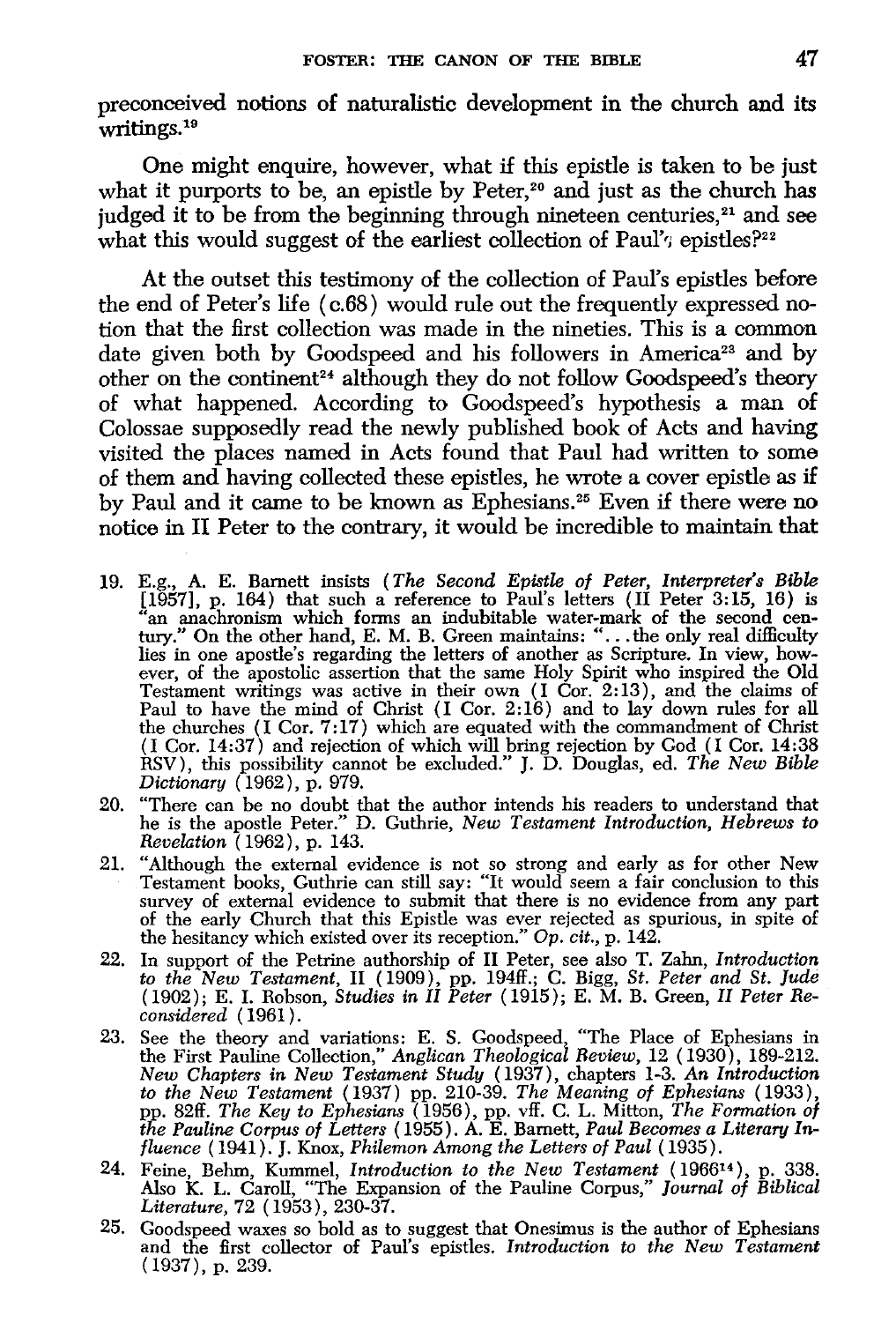Christians would wait over thirty years before attempting to gather the writings of Paul.<sup>26</sup> To answer this objection Goodspeed proposes that Paul fell into disfavor in these thirty years and only at the gain of popularity was the collection made. Goodspeed's only attempt to justify this belief is to maintain a lack of use of Paul's epistles in the Christian literature of the period.<sup>27</sup> What Goodspeed fails to make clear is that there is *no* datable Christian literature from this period except the New Testament, and if the epistles of Paul are alluded to there, as they are in II Peter, then Goodspeed insists that work must be relegated to a later time than 90. Certainly the absence of reference to Paul's epistles in the book of Acts, whatever the explanation may be, cannot be attributed to a feeling of disfavor toward Paul in a book so dedicated to the work of this apostle.

That the Apostolic Fathers use the New Testament writers in a different way from the usual quotation of the Old Scriptures does not mean the authors of New Testament writings were in disfavor nor lower in authority. Those living so close to the apostolic age, e.g., as Irenaeus said of Clement "with the preaching of the apostles still ringing in his ears,"<sup>28</sup> did not wish to relinquish their contemporaneity with apostolic beginnings by quoting as ancient authority those who were contemporary or almost contemporary authority.<sup>29</sup>

The most common attempts to reconstruct the earliest collections of Paul, some striving to remain within the bounds of the II Peter reference to Paul's epistles and some ignoring these limits, have emphasized the role of the local churches in the work of collection. 30 Perhaps at

- 26. Harnack points out that references within the epistles themselves establish the contemporary recognition of Paul's writings: II Corinthians 10:10, Paul's opponents acknowledge his letters are 'weighty and powerful,' II Corinthians 3:1, 10:9 admits his skill in letter-writing, I Corinthians 7: 17 involves communication with 'all the churches,' II Thessalonians 2:2; 3:17 evidently indicate false letters which would point up the high repute of Paul's genuine letters. *Die Briefsam*mlung (1926), pp. 7, 8. Paul gave instruction that his epistle be read "to all the brethren" (I Thessalonians 5:27), and instruction for the exchange of epistles ( Colossians 4: 16).
- 27. "Before the publication of Luke-Acts nobody knew them (epistles of Paul); after the appearance of Luke-Acts (about A.D. 90) everybody knows them.'' Goodspeed, *Introduction to the New Testament* (1937), p. 211, Mitton adds the supposed argument that dislocations and interpolations in the extant Pauline Epistles show an early period of neglect for Pauline writings. His examples of alleged interpolations and disorder, however, are not established and his very principle of textual variation spelling neglect is inconclusive. Mitton, *op. cit.* pp. 25ff, cf. D. Guthrie, *New Testament Introduction, The Pauline Epistles* (1961), p. 261.
- 28. Irenaeus, *adv. Haer.* 3.3.3.
- 29. Furthermore an absence of quotations cannot be interpreted that these writings were not in existence, were not known, or were not collected. Guthrie warns against those theories which assume that non-quotation must ind to assert he must have been ignorant of the rest."
- 30. See D. Guthrie, *op. cit.,* pp. 257ff.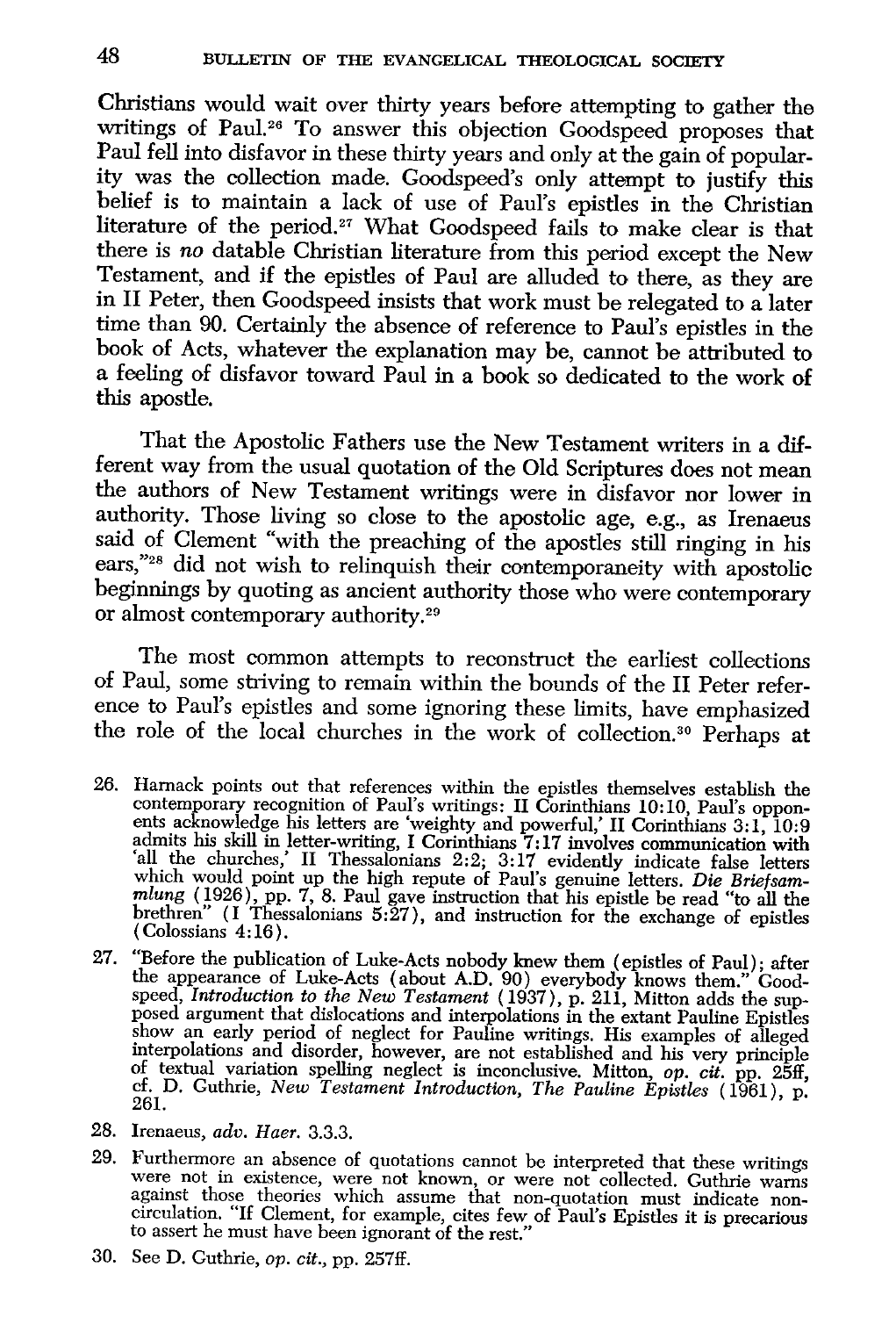Ephesus,<sup>31</sup> perhaps at Corinth,<sup>32</sup> the earliest full collection was made.<sup>33</sup>

It is possible, however, that the earliest collection is to be traced, not to the activity of the churches which received the epistles, but to the dispatching end of the epistles. Guthrie suggests that Timothy may have been responsible for putting together these inspired writings soon after Paul's death because he had access to the copies of these epistles that would have been kept by Paul.<sup>34</sup> But if this were the case, the reference in Peter would indicate a still earlier collection, for during the lifetime of Peter, and one would also then assume, during the lifetime of Paul, a collection had already been made.

Another name which suggests itself as a likely candidate for the earliest collector of Paul's epistles is Luke. Here was a personal companion of Paul, a skilled writer, and one anxious to present the "work and word" of Paul to the churches.

In antiquity to retain copies of letters dispatched to far places was customary. Because of the uncertainty of the postal system and because of the desirability to have a dependable record of what was originally written in case question should later be raised about the correspondence  $-$ both of these reasons fully justified the common practice of making copies of correspondence.<sup>35</sup> When Ignatius was passing through Asia Minor on his way to death in Rome, he wrote seven epistles. The Christians at Philippi wanted a collection of these letters and sent to Polycarp, requesting them. Polycarp complied with their request and sent a cover epistle under his own name to accompany them. In this transaction enough time had not elapsed for the particulars of Ignatius' death to have arrived.<sup>36</sup> It is highly unlikely that it was necessary to travel to each church to secure copies of their letters. In fact the amanuensis, Burrhus, who had accompanied Ignatius was from Ephesus<sup>37</sup> and was the logical one to provide copies of that which had been written along the way.

The role of the amanuensis in both supplying copies and sharing in collections is in evidence in the case of another famous letter writer,

- 31. B. H. Streeter, *The Primitive Church* (1929), p. 160, E. Goodspeed, *New Solutions of New Testament Problems* (1927), pp. 1ff.
- 32. A. Harnack, *Die Briefsammlung des Apostels Paulus* (1926), 1, 4, 88ff and 73, n. 11, 12. Wikenhauser, *op. cit.*, p. 31.
- 1. 11, 12. Wikenhauser, op. cit., p. 31.<br>33. Schmithal's supposition that the earliest collection was at Corinth around 80 and included only seven of his epistles has only an arbitrary exclusion of Colossians, Ephesians, and Philemon ("Zur Abfassung und altesten Sammlung der<br>paulinischen Hauptbriefe," Zeitschrift fur die neutestamentlichen Wissenschaft, 51 [1960], 225ff.
- 34. D. Guthrie, *op. cit.,* pp. 267-9.
- 35. R. L. Archer maintains that Paul kept copies or partial copies of all his letters. "The Epistolary Form in the New Testament," *Expository Times,* 63 (1951-52), 296ff.
- 
- 36. J. B. Lightfoot, *The Apostolic Fathers.* Part II, Sec. II (1885), p. 933. 37. J. B. Lightfoot, *The Apostolic Fathers.* Part II, Sec. II (1889), p. 34. See Ignatius, *Philad.* 11.2: "I am writing thence to you by the hand of Burrhus, who was sent with me by the Ephesians and Smymaeans as a mark of honour." Also *Smyrn.* 12: 1.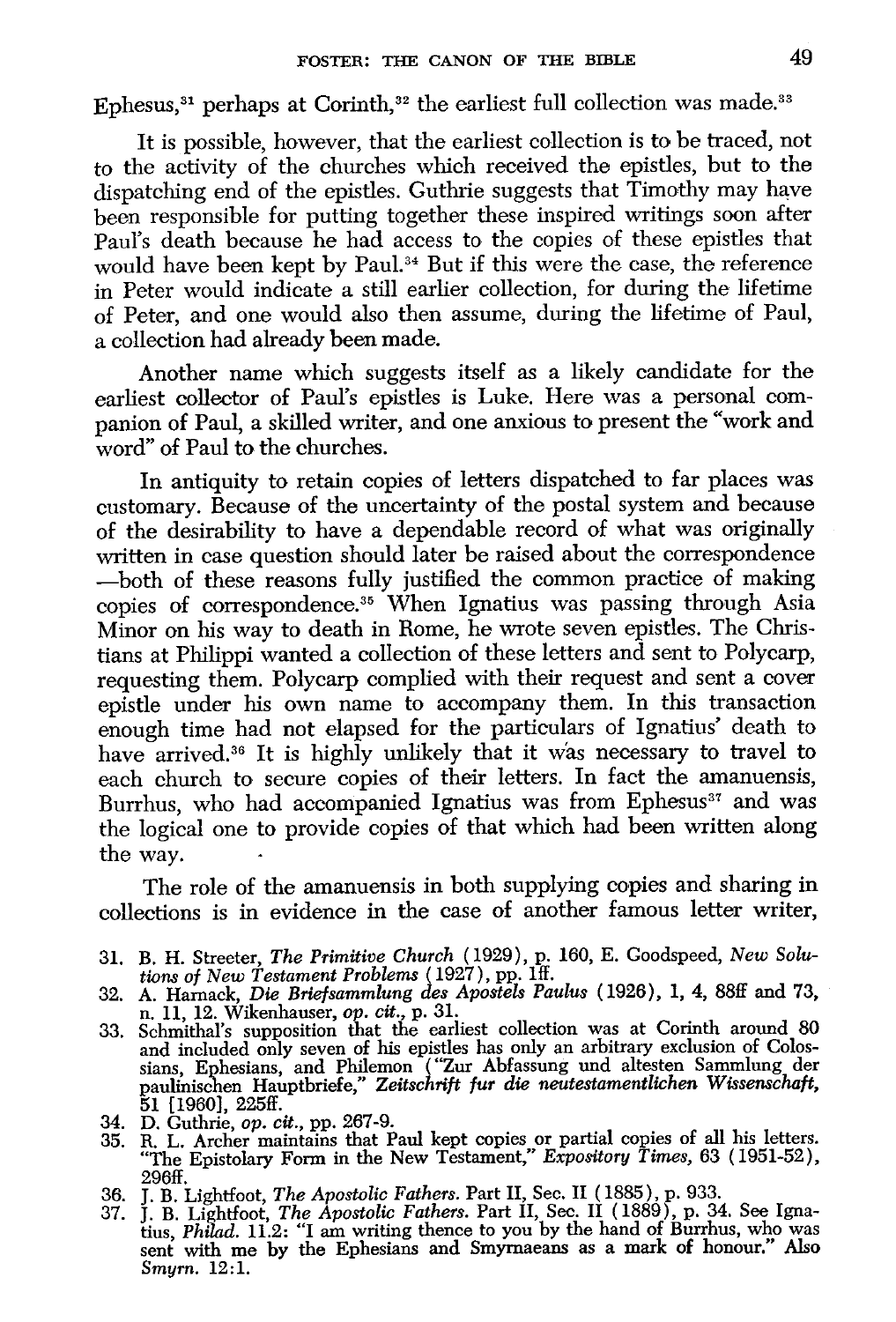Cicero. The earliest collection of his epistles was made by Tiro, his chief secretary, either before Cicero's death or soon after.<sup>38</sup> Although it is not likely that such figures as Cicero or Seneca would have been the example to provide direct impetus leading to the collecting of Paul's letters, 39 nevertheless the known Roman practice of the role of the amanuensis in preserving copies and sharing in the task of collections may throw light upon the way the corpus of Paul's writings was first begun.

Paul had more than one amanuensis who might have aided in a collection, but there are additional considerations which point toward Luke. A relationship has long been noted between the book of Acts and the Pauline epistles. One looks to Acts in order to gain an understanding of the way the writing of these epistles fits into the life of Paul. But why consider this an accident? Why should this not be considered a deliberate motive in the selection of material covered by Luke in Acts?

Paul writes to the Romans that he has preached the gospel of Christ unto Illyricum; but one reads nothing in Acts about Illyricum. On second thought, Paul did not write an epistle to Illyricum; but Luke tells especially of those places where Paul *did* write: Galatia, Philippi, Thessalonica, Corinth, Ephesus, and Rome. This leaves only the Colossian epistle unaccounted for among the Pauline church epistles. Luke does not tell of Paul's association with Colossae; but it is highly doubtful that Paul worked personally in Colossae. Among the noteworthy purposes in writing Acts, perhaps the place of a cover work to introduce the epistles of Paul should be included.

Another possible motive in writing Acts has been associated with the pending trial of Paul in Rome. 40 What better preparation for a case than to be able to present to the magistrate a document such as Acts telling of the activity of Paul in his work as an apostle of the Lord. But to this might be added further valuable testimony, a collection of the very writings of Paul to these churches that are described in Acts. Then the writings available for the information of the court would include both the work and words of Paul, the Acts and his epistles.

Is there any indication that the book of Acts expected such a continuation? For years scholars have struggled with the question of a possible third volume to accompany the two volumes Luke-Acts.41 The

*Christianity,* vol. 5, esp. p. 298; D. Guthrie, *op. cit.,* pp. 319f. Strongest resisance to this possibility has been raised by those advocating a late date for Acts (See Feine-Behm-Kummel, *op. cit.*, p. 114).

<sup>38.</sup> For a treatment of epistolography, see A. Deissmann, *Bible Studies* (1901), 3-59; esp. on Cicero, p. 30. See also for bibliography, *The Oxford Classical Dictionary*  ( 1949), pp. 497f, 190£; A. Wikenhauser, op. *cit.* pp. 346-51; Feine, Behm, Kumnel, *op. cit.,* pp. 176ff.

<sup>39.</sup> So R. L. Archer maintains that Seneca with his insistence that a worthy collection of letters should set forth a philosophy was the impetus for the first collection<br>of Paul's epistles. Op. *cit.* pp. 296ff.<br>40. H. J. Cadbury, "Roman Law and the Trial of Paul" in *The Beginnings of* 

<sup>41.</sup> See *The Beginnings of Christianity,* vol. IV, p. 349. Also D. Guthrie, *op. cit.* p. 309.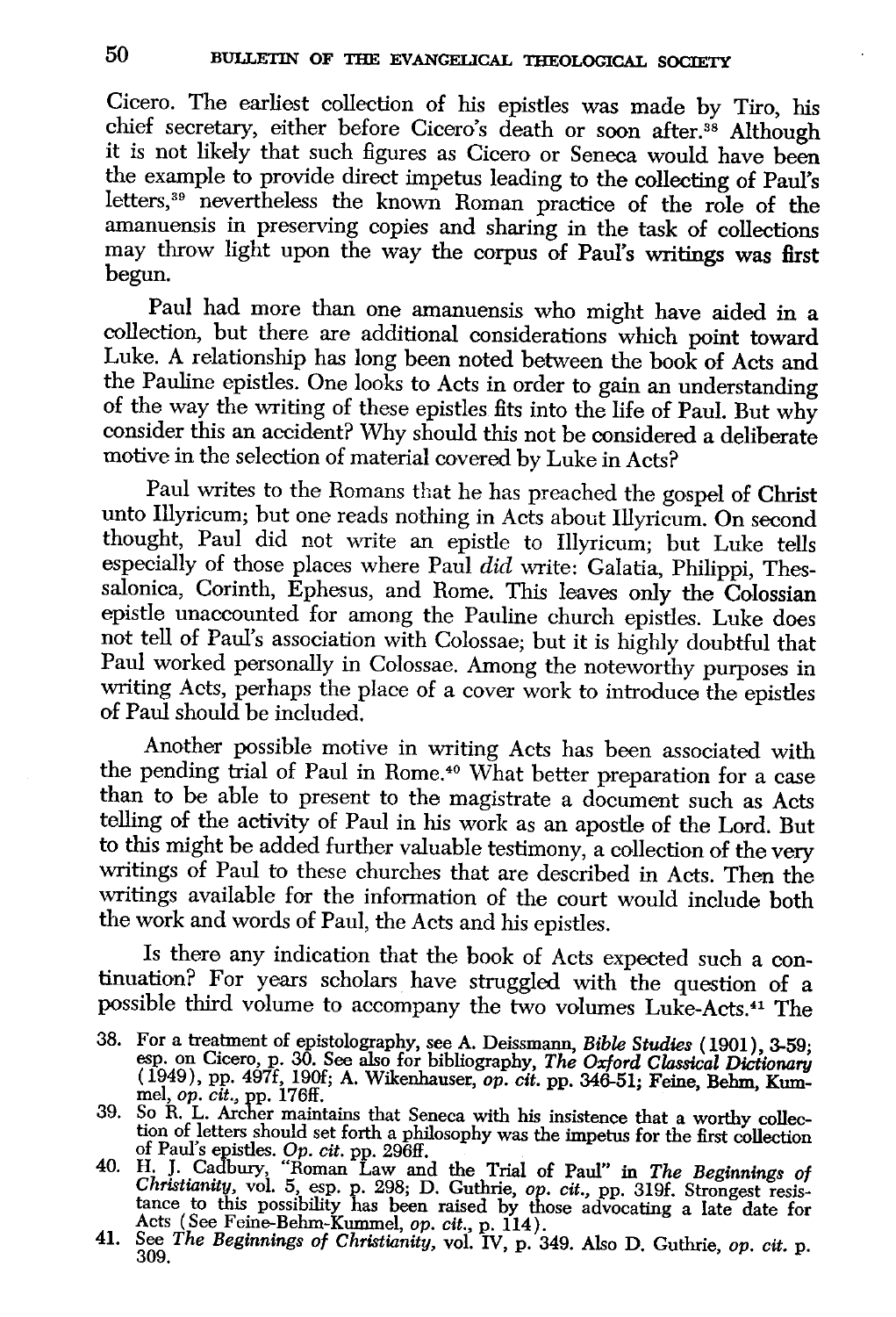opening Acts uses the word *"proton'* in referring to the Gospel narrative  $(Acts I:1)$ . This is invariably translated "former," but by strict classical grammar it should be rendered "first" *(proteron* would be "former").42 If Luke referred to his Gospel account as the first volume instead of former, it would expect a third volume since he would be comparing the work with more than one other.<sup>43</sup> If the wording expects a third volume, what has happened to it? Numerous suggestions have been made: the author died, the work was suppressed, the work was lost or abandoned, or the intention was never begun in reality. Few have been satisfied with any of these answers. The position, however, that Luke collected the epistles of Paul and published them provides a solution for Luke's third volume. Luke both expected to publish a third volume, and he did, and it is extant today. The earliest collection of Paul's epistles may well be the third volume of Luke's work.

Another question that has puzzled many who study the contents of Acts is that nowhere in its pages does one find any mention of Paul's epistles. How could Luke omit at least a mention of the writing of these vital documents?44 This too can be explained by Luke's awareness that he was going to publish Paul's epistles as a third volume. In the second volume, Acts, the absence of reference to the earthly life of Jesus is notable. Luke neither repeats nor adds to the material he has given in the first volume concerning the life of Christ except in the opening chapter where he links the close of the first volume to the opening of the second and in the recording of speeches. This was careful separation of material to the respective volumes. In the same way the epistles of Paul are not mentioned in the second because they are to occupy the third.

If Luke made the earliest publication of Paul's epistles, what was the extent of this collection? This would depend somewhat upon the time of publication. The abrupt ending of the book of Acts is best explained by the dating of its writing at the time of the last event recorded in Acts.45 But if the third volume had already been assembled for use in the near future, this then would allow three or four years from Luke's possible collection to the time of Peter's statement (II Peter 3:15, 16) which alludes to "all of Paul's epistles." But if the collection were made this early, the Pastoral Epistles would not yet have been written. Only ten

- 42. W. M. Ramsay, *St. Paul the Traveler and the Roman Citizen* ( 1898), pp. 27ff. Although the distinction between *proton* and *proteron* was weakening in the Hellenistic period, Luke was exacting in his use of the Greek.
- 43. The absence of any reference to Theophilus at the close of Acts is an additional note which might expect a third volume. It was customary to close the final volume with a mention of the person addressed as well as opening each individual volume with a reference to him. This was not a hard and fast rule, how- ever. See *The Beginnings of Christianity,* vol. IV, p. 349.
- 44. See Guthrie, *op. cit.* pp. 260f n. 5. Whether ignorance, deliberate neglect or an interest in adventure, not theology, is offered as an explanation of the silence, none has satisfied the critics.
- 45. So Harnack finally concluded: *The Date of Acts* (1911), pp. 90-125. Also F. F. Bruce, *Commentary on the Book of the Acts* ( 1955), pp. 22ff; F. M. Blaiklock, *The Acts of the Apostles* ( 1959) support the early dating of Acts.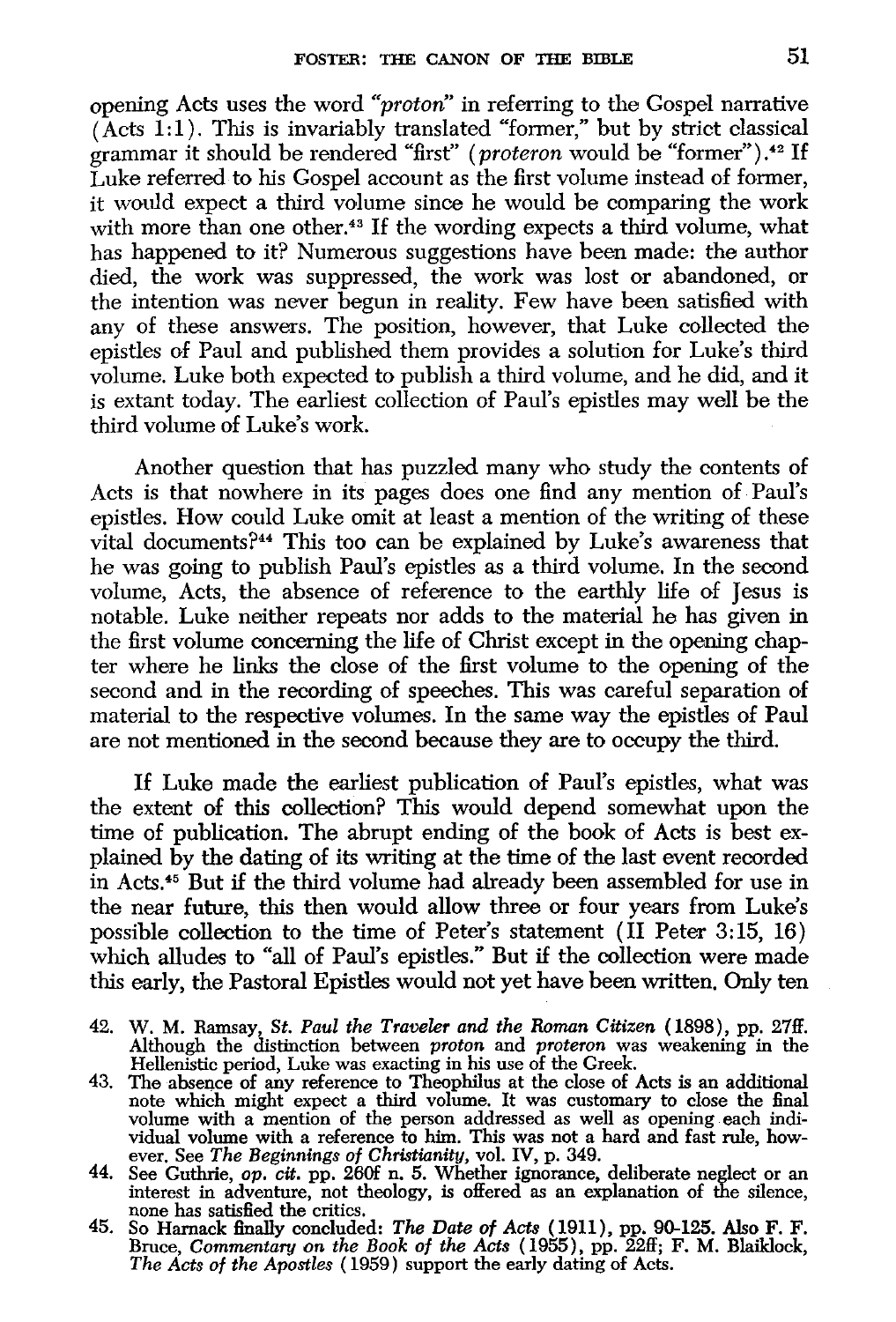epistles of Paul had been issued by the time of his release from his first Roman imprisonment.46 One might ask why Luke-Acts-and ten epistles of Paul are not found circulating together if this is an early three volume work. In defense it might be noted that nowhere does one find Luke and Acts coupled together either alone or in collections. Yet there would have been an early time prior to their arrangement in other collections when they must have been together. It is noteworthy, however, that one does find Luke associated with the ten epistles of Paul in the Gospel-Apostalicon of Marcion.<sup>47</sup> This is not a case of Marcion's making the first collection of Paul's epistles, nor his cutting out the Pastorals from a full Corpus,48 but perhaps his utilizing the earliest collection of Luke which lacked the Pastorals.49 Marcion's omission of Acts from the trilogy is understandable, arising from his aversion to anything Jewish and because of Acts' division of material between Paul and Peter, between apostles to the Gentile and to the Jew.

The suggestion that Luke is the earliest collector of Paul's epistles and published them as a third volume has implications in many questions relating to special introduction as well as text and canon. For example, if Luke wrote Acts to provide a background for the destination of the epistles, the Galatian epistle is undoubtedly addressed to the churches of the Roman province which are described in Acts, the so-called South Galatian theory. As an example of textual implications, the assured conclusion that Marcion used the Western Text<sup>50</sup> introduces the possible relationship of the Western Text with the earliest editions of Luke's

- 47. The order of Marcion's arrangement for the ten epistles is not that common to later collections. The most frequently used explanation is the anti-Jewish prejudice that prompted his putting Galatians first. On the order, see T. Zahn, *Geschichte des Neutestamentlichen Kanons,* II, (1890-92), pp. 344ff. K. Lake, *Earlier Epistles of St. Paul* ( 1911), p. 356. I Corinthians heads the lists in the Muratorian Canon and in Tertullian. Mitton maintains that the original collection would probably have been issued in two rolls and that Ephesians and the two Corinthians epistles could have filled the first roll. C. H. Buck, "The Early Order of the Pauline Corpus," *Journal of Biblical Literature* 68 ( 1949), pp. 351-357, objects to the Goodspeed-Knox hypothesis for the order of the Epistles using Ephesians first as cover epistle. No such listing is extant. Jack Finegan insists that stichometry explains the order in each case and that the variant orders result from differing methods of counting stichoi. *Harvard Theological Review* 45 ( 1956) 85-103.
- 48. There are those who give undue place to Marcion in the initial collection of Paul's epistles. See F. C. Burkitt, *The Gospel History and its Transmission*  (1911), pp. 318f. Cf. K. and S. Lake, *An Introduction to the New Testament*  (1938), p. 96. Guthrie, *New Testament Introduction: The Pauline Epistles*  (1961), p. 255.
- 49. Perhaps the supposed omission of the Pastorals from the Chester Beatty Codex is related to another use of Luke's early collection of Paul's epistle before the Pastorals were written.
- 50. "Harnack has established beyond the possibility of doubt that the text Marcion used was a Western text... The main result of Harnack's study of this problem is to have proved that the great majority of readings which were formerly held to be Marcionite corruptions are not Marcionite at all, but simply come from the Western text as Marcion found it." E. C. Blackman, *Marcion and His Influence* (1948), pp. 50, 51.

<sup>46.</sup> On Paul's release, see D. Guthrie *op. cit.* p. 210-13.